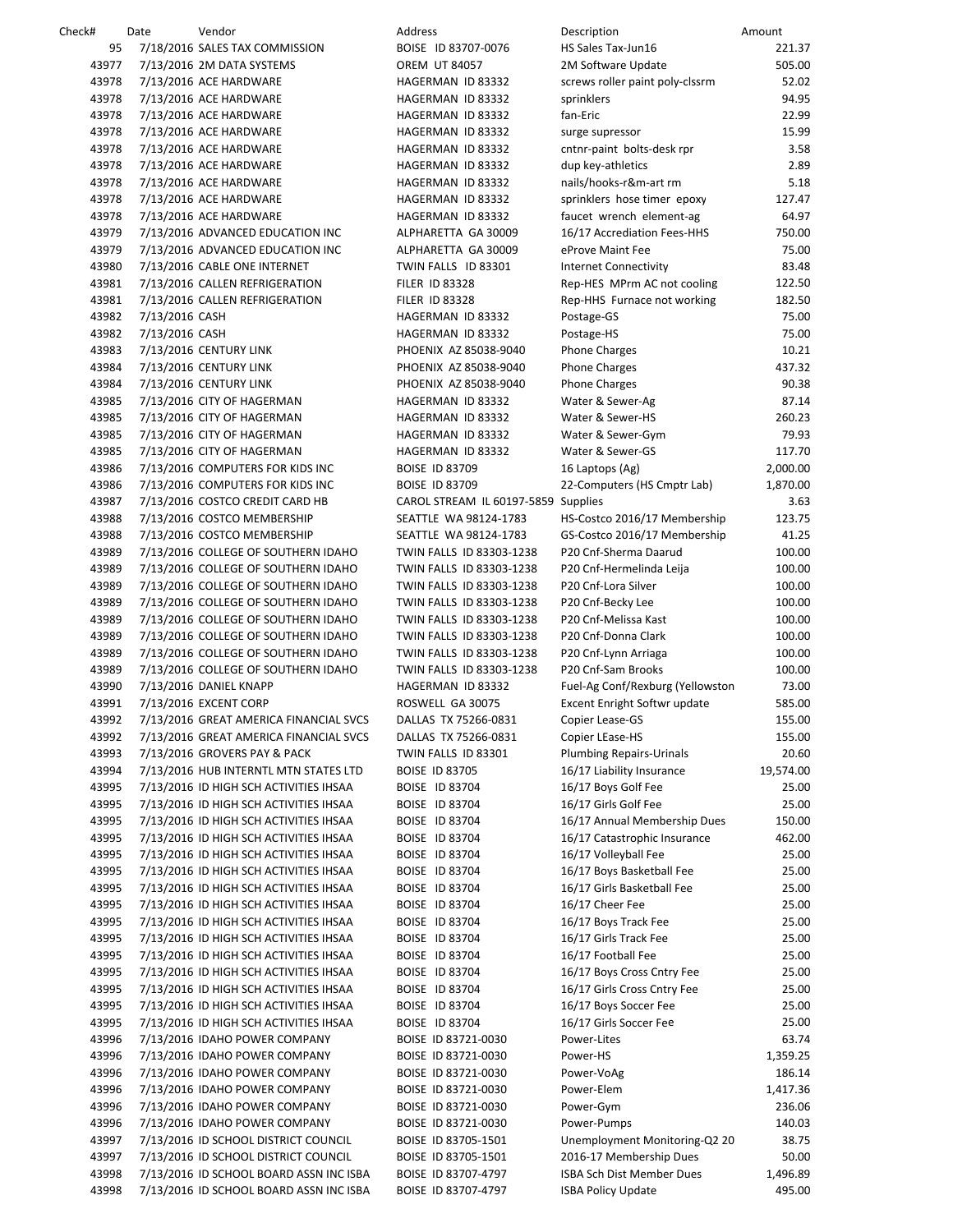43999 7/13/2016 IT ‐ INTEGRATED TECHNOLOGIES TWIN FALLS ID 83303‐1843 Copier Maint‐DI 43.42 43999 7/13/2016 IT - INTEGRATED TECHNOLOGIES TWIN FALLS ID 83303-1843 Copier Maint-Distr Office 36.25 43999 7/13/2016 IT - INTEGRATED TECHNOLOGIES TWIN FALLS ID 83303-1843 Copier Maint-SpEd 33.00 43999 7/13/2016 IT - INTEGRATED TECHNOLOGIES TWIN FALLS ID 83303-1843 Copier Maint-HHS 54.54 43999 7/13/2016 IT - INTEGRATED TECHNOLOGIES TWIN FALLS ID 83303-1843 Copier Maint-HS 147.81 44000 7/13/2016 J & N BUS CO JEROME ID 83338 Bus-5/12 5gr 3 Islnd-116.7m 253.34 44000 7/13/2016 J & N BUS CO JEROME ID 83338 Bus-5/24 4gr Boise-202.9m 416.61 44000 7/13/2016 J & N BUS CO JEROME ID 83338 Bus-5/19 6gr CSI/Buhl-71.2m 171.44 44000 7/13/2016 J & N BUS CO JEROME ID 83338 Bus-4/26 JrHi Trk Valley-96.9m 214.99 44000 7/13/2016 J & N BUS CO JEROME ID 83338 Bus-4/29 2gr Boise 397.3m 839.56 44000 7/13/2016 J & N BUS CO JEROME ID 83338 Fuel Adjustment (783.00) 44000 7/13/2016 J & N BUS CO JEROME ID 83338 May16 Bus Contr-2668.32m 10,886.41 44000 7/13/2016 J & N BUS CO JEROME ID 83338 Mar16 Bus Contr 2614.5m 10,886.41 44000 7/13/2016 J & N BUS CO JEROME ID 83338 Bus-3/31Jr cl Jerome-56.6m 120.81 44000 7/13/2016 J & N BUS CO 37 38 JEROME ID 83338 Apr16 Bus Contr 2726.0m 10,886.41 44000 7/13/2016 J & N BUS CO JEROME ID 83338 Bus‐4/5 JrHi Tr Valley‐95.8m 221.13 44000 7/13/2016 J & N BUS CO JEROME ID 83338 Bus‐4/12 JrHi Trck Carey‐156.0m 329.49 44000 7/13/2016 J & N BUS CO JEROME ID 83338 Bus-4/21-1g FTrip Jrm-Htchry 61.1 137.03 44000 7/13/2016 J & N BUS CO JEROME ID 83338 Bus-4/22-K-6 Riley Prk 9.2m 46.36 44000 7/13/2016 J & N BUS CO JEROME ID 83338 Bus-5/3 Kcl CSI 79.7m 189.44 44001 7/13/2016 MEDICAID DIVISON OF BOISE ID 83720‐0036 Medicaid Match‐June 3,051.19 44002 7/13/2016 NORCO INC. TWIN FALLS ID 83301 Millermatic 252 TIG Welder 2,183.00 44002 7/13/2016 NORCO INC. TWIN FALLS ID 83301 Syncrowave 210 MIG Welder 2,384.00 44003 7/13/2016 OFFICE DEPOT CHICAGO IL 60680‐1040 Ativa Paper Shredder 253.71 44003 7/13/2016 OFFICE DEPOT CHICAGO IL 60680-1040 2-File Folders 2-color paper 70.41 44003 7/13/2016 OFFICE DEPOT CHICAGO IL 60680-1040 Binder Clips Paper Clips Tape 18.48 44003 7/13/2016 OFFICE DEPOT CHICAGO IL 60680-1040 Stapler Correction Tape 27.05 44003 7/13/2016 OFFICE DEPOT CHICAGO IL 60680-1040 Steno Bks Legal Pads-Board 39.58 44003 7/13/2016 OFFICE DEPOT CHICAGO IL 60680‐1040 Office Depot Rebate (30.29) 44004 7/13/2016 PRO ACTIVE ADVANTAGE LLC HAGERMAN ID 83332 Behavior Services 1,674.00 44005 7/13/2016 RENAISSANCE LEARNING INC ST PAUL MN 55164‐0910 Accelerated Reader renewal 2,087.00 44006 7/13/2016 SCENARIO LEARNING LLC CINCINNATI OH 45207 SafeSchools software renewal 66.65 44007 7/13/2016 SDE‐STATE DEPT OF EDUCATION BOISE ID 83750‐0027 2016 Stdnt Trans Assessment Fee 396.00 44008 7/13/2016 STEVE SMITH HAGERMAN ID 83332 Reimb-Lowe's Edger Blades 27.96 44009 7/13/2016 SYRINGA NETWORKS LLC BOISE ID 83713 Internet Connectivity 1,200.00 44010 7/13/2016 US BANK TRUST NA (BOND) ST PAUL MN 55170-9705 \*\* VOID \*\* 44011 7/13/2016 US BANKCORP CARD SVCS INC FARGO ND 58125‐6343 ADJ‐contested HULU.com (20.98) 44011 7/13/2016 US BANKCORP CARD SVCS INC FARGO ND 58125‐6343 amzn:6 rms Cream/Grey Paper 135.90 44011 7/13/2016 US BANKCORP CARD SVCS INC FARGO ND 58125‐6343 amzn: Case 11x17 paper 79.99 44011 7/13/2016 US BANKCORP CARD SVCS INC FARGO ND 58125‐6343 amzn: Case 8.5x11 Paper 46.25 44011 7/13/2016 US BANKCORP CARD SVCS INC FARGO ND 58125‐6343 amzn: Write‐On Dividers/Tabs 8.82 44011 7/13/2016 US BANKCORP CARD SVCS INC FARGO ND 58125‐6343 amzn:Black DVD Sleeves Env 6.15 44011 7/13/2016 US BANKCORP CARD SVCS INC FARGO ND 58125‐6343 amzn:2‐Hanging File Folders 19.98 44011 7/13/2016 US BANKCORP CARD SVCS INC FARGO ND 58125‐6343 amzn:Manila File Folders 8.89 44011 7/13/2016 US BANKCORP CARD SVCS INC FARGO ND 58125‐6343 amzn:Vellum 8.5x11 Gray 6.78 44011 7/13/2016 US BANKCORP CARD SVCS INC FARGO ND 58125‐6343 amzn:2‐Sharpie Fine Point Mrkrs 22.84 44011 7/13/2016 US BANKCORP CARD SVCS INC FARGO ND 58125‐6343 amzn:2‐Sharpie Highliters 13.44 44011 7/13/2016 US BANKCORP CARD SVCS INC FARGO ND 58125‐6343 amzn:Aparco 3‐Hole Punch 13.99 44011 7/13/2016 US BANKCORP CARD SVCS INC FARGO ND 58125‐6343 amzn:2‐Dry Erase Markers 22.28 44011 7/13/2016 US BANKCORP CARD SVCS INC FARGO ND 58125‐6343 amzn:Memorex DVD 100‐pk Spind 35.86 44011 7/13/2016 US BANKCORP CARD SVCS INC FARGO ND 58125‐6343 amzn:Post‐It Notes & Scotch Tape 44.04 44011 7/13/2016 US BANKCORP CARD SVCS INC FARGO ND 58125‐6343 amzn:Scanex Portable Bk Scanner 299.99 44011 7/13/2016 US BANKCORP CARD SVCS INC FARGO ND 58125‐6343 amzn:Md Bindr Clips Ballpnt Pens 13.95 44011 7/13/2016 US BANKCORP CARD SVCS INC FARGO ND 58125‐6343 amzn:Hi‐Yield Xerox Pntr Toner 169.95 44011 7/13/2016 US BANKCORP CARD SVCS INC FARGO ND 58125‐6343 amzn:Color Card Stock 10.99 44011 7/13/2016 US BANKCORP CARD SVCS INC FARGO ND 58125‐6343 amzn:36‐Mead Composition Bks 89.25 44011 7/13/2016 US BANKCORP CARD SVCS INC FARGO ND 58125‐6343 reclass‐overage on VocEd‐BE (0.51) 44011 7/13/2016 US BANKCORP CARD SVCS INC FARGO ND 58125‐6343 amzn:Go‐Pro Camera 499.94 44011 7/13/2016 US BANKCORP CARD SVCS INC FARGO ND 58125‐6343 amzn:GoPro Camera Accessaries 54.95 44011 7/13/2016 US BANKCORP CARD SVCS INC FARGO ND 58125‐6343 amzn: Soldering Iron Station 250.52 44011 7/13/2016 US BANKCORP CARD SVCS INC FARGO ND 58125‐6343 amzn‐2 Crucial Memory 16gb 109.98 44011 7/13/2016 US BANKCORP CARD SVCS INC FARGO ND 58125‐6343 amzn:Rechargeable Battery 15.99 44011 7/13/2016 US BANKCORP CARD SVCS INC FARGO ND 58125‐6343 Regs‐L.Priebe PTE Summer Cnf 175.00 44011 7/13/2016 US BANKCORP CARD SVCS INC FARGO ND 58125‐6343 Adv Opportunity Conf‐R. Hoffmann 125.00 44011 7/13/2016 US BANKCORP CARD SVCS INC FARGO ND 58125‐6343 Carl Perkins overage 1.04 44011 7/13/2016 US BANKCORP CARD SVCS INC FARGO ND 58125‐6343 amzn:ViewsonicLED Monitor 949.95 44011 7/13/2016 US BANKCORP CARD SVCS INC FARGO ND 58125‐6343 amzn:Sandisk 64 GB Memory Card 208.00 44011 7/13/2016 US BANKCORP CARD SVCS INC FARGO ND 58125‐6343 amzn:Transcend Flashdrive‐32 GB 28.47 44011 7/13/2016 US BANKCORP CARD SVCS INC FARGO ND 58125‐6343 amzn:Sandisk128GB Memory Card 58.80 44011 7/13/2016 US BANKCORP CARD SVCS INC FARGO ND 58125‐6343 amzn:Logitech Mouse 19.95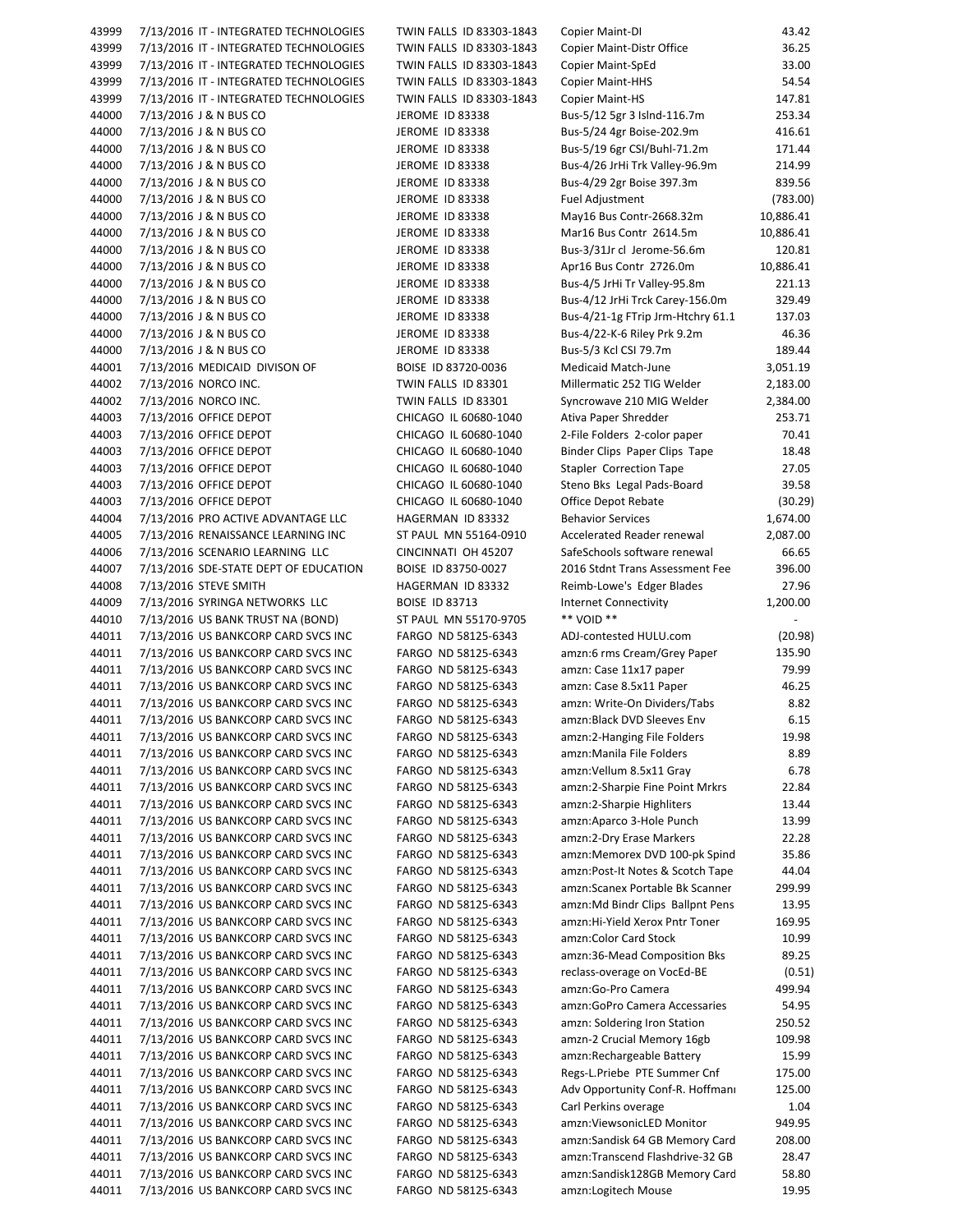| 44011          | 7/13/2016 US BANKCORP CARD SVCS INC          | FARGO ND 58125-6343       | amzn:Sandisk Flashdrive-16GB                   | 4.99                     |
|----------------|----------------------------------------------|---------------------------|------------------------------------------------|--------------------------|
| 44011          | 7/13/2016 US BANKCORP CARD SVCS INC          | FARGO ND 58125-6343       | Adj-over Carl Perkins am't                     | (1.04)                   |
| 44011          | 7/13/2016 US BANKCORP CARD SVCS INC          | FARGO ND 58125-6343       | reclass-overage on VocEd-BE                    | 0.51                     |
| 44011          | 7/13/2016 US BANKCORP CARD SVCS INC          | FARGO ND 58125-6343       | Hampton Inn-3 Rms PBIS                         | 1,071.00                 |
| 44011          | 7/13/2016 US BANKCORP CARD SVCS INC          | FARGO ND 58125-6343       | Elevation-Lunch-EA BR KH EC DC                 | 68.46                    |
| 44012          | 7/13/2016 US POSTMASTER                      | HAGERMAN ID 83332         | 16/17- Bulk Postage Stamp Fee                  | 215.00                   |
|                |                                              |                           |                                                |                          |
| 44013          | 7/13/2016 VERIZON WIRELESS                   | DALLAS TX 75266-0108      | Cell Phone-D. Knapp                            | 52.98                    |
| 44013          | 7/13/2016 VERIZON WIRELESS                   | DALLAS TX 75266-0108      | Cell Phone-M. Cottam                           | 52.98                    |
| 44013          | 7/13/2016 VERIZON WIRELESS                   | DALLAS TX 75266-0108      | Cell Phone-V. Arreaga                          | 52.98                    |
| 44013          | 7/13/2016 VERIZON WIRELESS                   | DALLAS TX 75266-0108      | Cell Phone-E.Anderson                          | (3.32)                   |
| 44013          | 7/13/2016 VERIZON WIRELESS                   | DALLAS TX 75266-0108      | Cell Phone-A. Perkins                          | 52.98                    |
| 44013          | 7/13/2016 VERIZON WIRELESS                   | DALLAS TX 75266-0108      | Cell Phone-C. Jackson                          | 26.51                    |
| 44013          | 7/13/2016 VERIZON WIRELESS                   | DALLAS TX 75266-0108      | Cell Phone-M. Kress                            | 52.98                    |
| 44013          | 7/13/2016 VERIZON WIRELESS                   | DALLAS TX 75266-0108      | Cell Phone-S. Smith                            | 52.98                    |
|                |                                              |                           |                                                |                          |
| 44014          | 7/13/2016 WAXIE SANITARY SUPPLY              | LOS ANGELES CA 90060-0227 | 12-Vectra Floor Finish                         | 953.64                   |
| 44014          | 7/13/2016 WAXIE SANITARY SUPPLY              | LOS ANGELES CA 90060-0227 | 5-Antibac Filter Vac Bags                      | 115.55                   |
| 44014          | 7/13/2016 WAXIE SANITARY SUPPLY              | LOS ANGELES CA 90060-0227 | 2-Mr Clean Magic Erasers                       | 74.82                    |
| 44014          | 7/13/2016 WAXIE SANITARY SUPPLY              | LOS ANGELES CA 90060-0227 | 2-Ultra Prem Wood Floor Coating                | 992.36                   |
| 44014          | 7/13/2016 WAXIE SANITARY SUPPLY              | LOS ANGELES CA 90060-0227 | 6-Loop Mop                                     | 51.97                    |
| 44014          | 7/13/2016 WAXIE SANITARY SUPPLY              | LOS ANGELES CA 90060-0227 | 4-Powdered Hand Soap                           | 171.88                   |
| 44014          | 7/13/2016 WAXIE SANITARY SUPPLY              | LOS ANGELES CA 90060-0227 | <b>Transportation Chg</b>                      | 7.75                     |
| 44014          | 7/13/2016 WAXIE SANITARY SUPPLY              | LOS ANGELES CA 90060-0227 | <b>Floor Coaters</b>                           | 50.04                    |
| 44014          | 7/13/2016 WAXIE SANITARY SUPPLY              | LOS ANGELES CA 90060-0227 | 5-Kleenline Blue Clng Pads                     | 111.90                   |
| 44014          | 7/13/2016 WAXIE SANITARY SUPPLY              | LOS ANGELES CA 90060-0227 | 5-Urinal Screens                               | 64.30                    |
|                |                                              |                           |                                                |                          |
| 44014          | 7/13/2016 WAXIE SANITARY SUPPLY              | LOS ANGELES CA 90060-0227 | 15-FoamSoap                                    | 613.20                   |
| 44014          | 7/13/2016 WAXIE SANITARY SUPPLY              | LOS ANGELES CA 90060-0227 | 25-43x47 Black Liners 1.5ml                    | 1,054.25                 |
| 44014          | 7/13/2016 WAXIE SANITARY SUPPLY              | LOS ANGELES CA 90060-0227 | 35-White Roll Towels                           | 2,457.35                 |
| 44014          | 7/13/2016 WAXIE SANITARY SUPPLY              | LOS ANGELES CA 90060-0227 | 35-Super Roll Tissue                           | 1,033.90                 |
| 44014          | 7/13/2016 WAXIE SANITARY SUPPLY              | LOS ANGELES CA 90060-0227 | 5-Washrm Cleaner                               | 171.25                   |
| 44015          | 7/13/2016 WWS-WESTERN WASTE SERVICES         | JEROME ID 83338           | Rentals-Trash Containers-June                  | 148.50                   |
| 44016          | 7/13/2016 ZIGGY EXPRESS HAGERMAN             | <b>BLISS ID 83314</b>     | Fuel-mower                                     | 19.68                    |
| 44017          | 7/20/2016 AMERICAN FIDELITY CO - HSA         |                           | ***VOID***                                     |                          |
| 44018          | 7/20/2016 BLUE CROSS OF IDAHO                | BOISE ID 83707-0948       | ***VOID***                                     | $\overline{\phantom{a}}$ |
|                |                                              |                           | ***VOID***                                     | $\overline{a}$           |
| 44019          | 7/20/2016 HJSD - IRS                         |                           |                                                |                          |
| 44020          | 7/20/2016 HJSD - PERSI                       |                           | ***VOID***                                     |                          |
| 44021          | 7/20/2016 STANDARD INSURANCE CO.             | PORTLAND OR 97228-6367    | ***VOID***                                     |                          |
| 44022          | 7/30/2016 US BANK TRUST NA (BOND)            | ST PAUL MN 55170-9705     | ***VOID***                                     |                          |
| 44035          | 7/20/2016 AMERICAN FIDELITY CO - HSA         |                           | Am Fidelity - HSA Svg - 072016                 | 21.31                    |
| 44035          | 7/20/2016 AMERICAN FIDELITY CO - HSA         |                           | Am Fidelity - HSA Svg - 072016                 | 79.70                    |
| 44035          | 7/20/2016 AMERICAN FIDELITY CO - HSA         |                           | Am Fidelity - HSA Svg - 072016                 | 48.58                    |
| 44035          | 7/20/2016 AMERICAN FIDELITY CO - HSA         |                           | Am Fidelity - HSA Svg - 072016                 | 9.81                     |
| 44035          | 7/20/2016 AMERICAN FIDELITY CO - HSA         |                           | Am Fidelity - HSA Svg - 072016                 | 34.54                    |
| 44035          | 7/20/2016 AMERICAN FIDELITY CO - HSA         |                           | Am Fidelity - HSA Svg - 072016                 | 45.16                    |
| 44036          | 7/20/2016 BLUE CROSS OF IDAHO                |                           |                                                | 517.45                   |
|                |                                              | BOISE ID 83707-0948       | <b>Blue Cross - 072016</b>                     |                          |
| 44036          | 7/20/2016 BLUE CROSS OF IDAHO                | BOISE ID 83707-0948       | <b>Blue Cross - 072016</b>                     | 32.04                    |
| 44036          | 7/20/2016 BLUE CROSS OF IDAHO                | BOISE ID 83707-0948       | <b>Blue Cross - 072016</b>                     | 236.20                   |
| 44036          | 7/20/2016 BLUE CROSS OF IDAHO                | BOISE ID 83707-0948       | <b>Blue Cross - 072016</b>                     | 659.41                   |
| 44036          | 7/20/2016 BLUE CROSS OF IDAHO                | BOISE ID 83707-0948       | <b>Blue Cross - 072016</b>                     | 279.93                   |
| 44036          | 7/20/2016 BLUE CROSS OF IDAHO                | BOISE ID 83707-0948       | <b>Blue Cross - 072016</b>                     | 284.09                   |
| 44036          | 7/20/2016 BLUE CROSS OF IDAHO                | BOISE ID 83707-0948       | <b>Blue Cross - 072016</b>                     | 597.61                   |
| 44036          | 7/20/2016 BLUE CROSS OF IDAHO                | BOISE ID 83707-0948       | <b>Blue Cross - 072016</b>                     | 50.73                    |
| 44036          | 7/20/2016 BLUE CROSS OF IDAHO                | BOISE ID 83707-0948       | <b>Blue Cross - 072016</b>                     | 102.47                   |
| 44036          | 7/20/2016 BLUE CROSS OF IDAHO                | BOISE ID 83707-0948       | <b>Blue Cross - 072016</b>                     | 1,034.90                 |
|                |                                              |                           |                                                |                          |
| 44036          | 7/20/2016 BLUE CROSS OF IDAHO                | BOISE ID 83707-0948       | <b>Blue Cross - 072016</b>                     | 221.65                   |
| 44036          | 7/20/2016 BLUE CROSS OF IDAHO                | BOISE ID 83707-0948       | <b>Blue Cross - 072016</b>                     | 3,363.43                 |
| 44036          | 7/20/2016 BLUE CROSS OF IDAHO                | BOISE ID 83707-0948       | <b>Blue Cross - 072016</b>                     | 1,034.90                 |
| 44036          | 7/20/2016 BLUE CROSS OF IDAHO                | BOISE ID 83707-0948       | <b>Blue Cross - 072016</b>                     | 113.21                   |
| 44036          | 7/20/2016 BLUE CROSS OF IDAHO                | BOISE ID 83707-0948       | Blue Cross - HSA - 072016                      | 53.88                    |
| 44036          | 7/20/2016 BLUE CROSS OF IDAHO                | BOISE ID 83707-0948       | Blue Cross - HSA - 072016                      | 299.03                   |
| 44036          | 7/20/2016 BLUE CROSS OF IDAHO                | BOISE ID 83707-0948       | <b>Blue Cross - 072016</b>                     | 877.43                   |
| 44036          | 7/20/2016 BLUE CROSS OF IDAHO                | BOISE ID 83707-0948       | Blue Cross - HSA - 072016                      | 526.97                   |
|                |                                              |                           |                                                |                          |
| 44036          | 7/20/2016 BLUE CROSS OF IDAHO                | BOISE ID 83707-0948       | Blue Cross - HSA - 072016                      | 117.03                   |
| 44036          | 7/20/2016 BLUE CROSS OF IDAHO                | BOISE ID 83707-0948       | Blue Cross - HSA - 072016                      | 4,847.35                 |
| 44036          | 7/20/2016 BLUE CROSS OF IDAHO                | BOISE ID 83707-0948       | <b>Blue Cross - 072016</b>                     | 9.44                     |
| 44037          | 7/20/2016 HJSD - IRS                         |                           | IRS-Fica - 072016                              | 109.52                   |
| 44037          | 7/20/2016 HJSD - IRS                         |                           | IRS-Fica - 072016                              | 246.17                   |
|                |                                              |                           | IRS-Fica - 072016                              | 715.18                   |
| 44037          | 7/20/2016 HJSD - IRS                         |                           |                                                |                          |
|                |                                              |                           | IRS-Fica - 072016                              | 41.36                    |
| 44037          | 7/20/2016 HJSD - IRS                         |                           |                                                |                          |
| 44037<br>44037 | 7/20/2016 HJSD - IRS<br>7/20/2016 HJSD - IRS |                           | IRS-Medicare - 072016<br>IRS-Medicare - 072016 | 13.12<br>16.55           |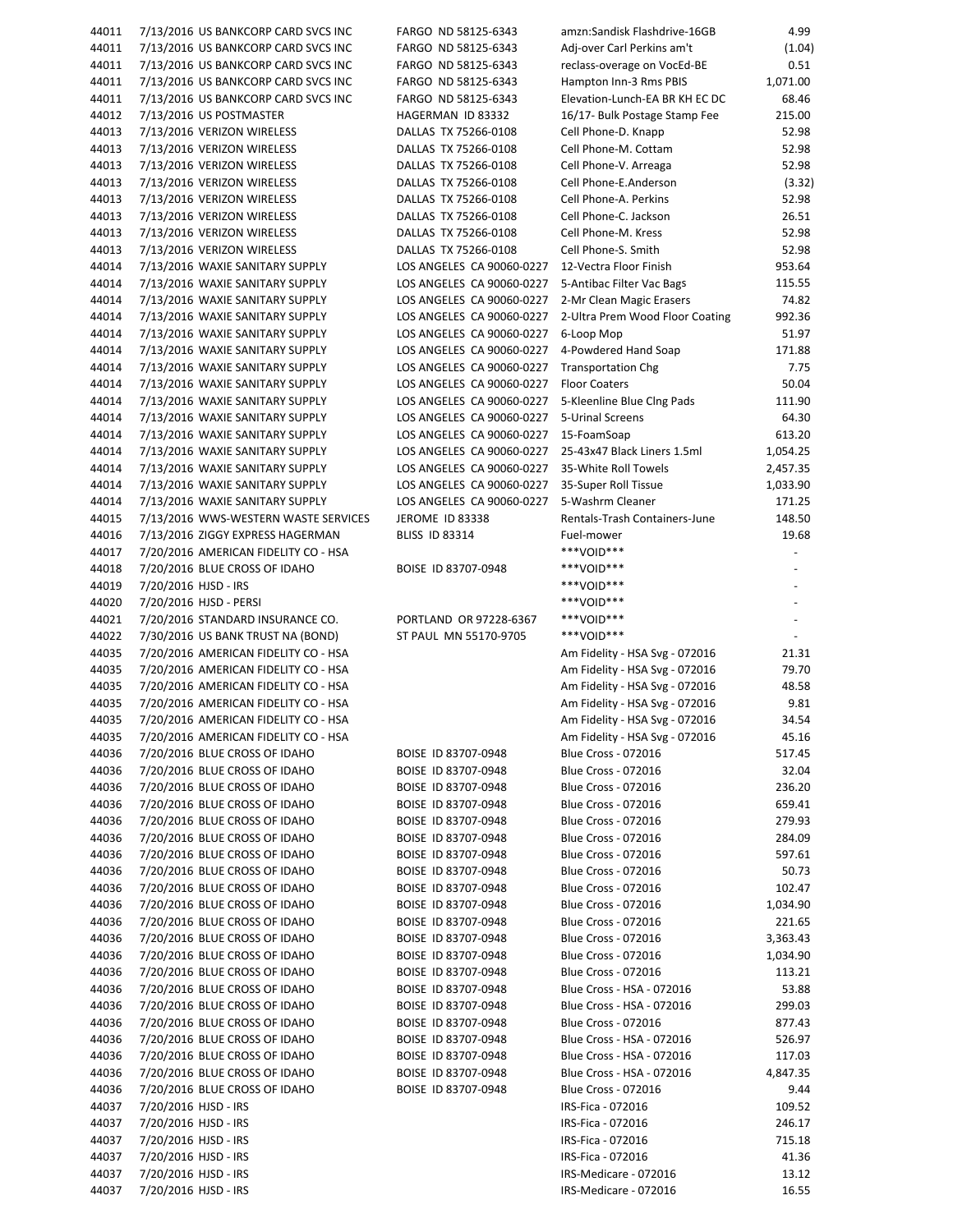| 44037 |                                           |
|-------|-------------------------------------------|
|       | 7/20/2016<br>HJSD - IRS                   |
| 44037 | 7/20/2016<br>HJSD - IRS                   |
|       |                                           |
| 44037 | 7/20/2016<br>HJSD - IRS                   |
| 44037 | HJSD - IRS<br>7/20/2016                   |
| 44037 | HJSD - IRS<br>7/20/2016                   |
|       |                                           |
| 44037 | HJSD - IRS<br>7/20/2016                   |
| 44037 | 7/20/2016<br>HJSD - IRS                   |
| 44037 | 7/20/2016<br>HJSD - IRS                   |
|       |                                           |
| 44037 | 7/20/2016<br>HJSD - IRS                   |
| 44037 | HJSD - IRS<br>7/20/2016                   |
| 44037 | 7/20/2016<br>HJSD - IRS                   |
| 44037 | HJSD - IRS                                |
|       | 7/20/2016                                 |
| 44037 | 7/20/2016<br>HJSD - IRS                   |
| 44037 | HJSD - IRS<br>7/20/2016                   |
| 44037 | HJSD - IRS<br>7/20/2016                   |
| 44037 | HJSD - IRS                                |
|       | 7/20/2016                                 |
| 44037 | 7/20/2016<br>HJSD - IRS                   |
| 44037 | 7/20/2016<br>HJSD - IRS                   |
| 44037 | 7/20/2016<br>HJSD - IRS                   |
|       | HJSD - IRS                                |
| 44037 | 7/20/2016                                 |
| 44038 | HJSD - PERSI<br>7/20/2016                 |
| 44038 | 7/20/2016<br>HJSD - PERSI                 |
| 44038 | 7/20/2016<br>HJSD - PERSI                 |
|       |                                           |
| 44038 | <b>HJSD - PERSI</b><br>7/20/2016          |
| 44038 | HJSD - PERSI<br>7/20/2016                 |
| 44038 | HJSD - PERSI<br>7/20/2016                 |
| 44038 | 7/20/2016<br>HJSD - PERSI                 |
|       |                                           |
| 44038 | 7/20/2016<br>HJSD - PERSI                 |
| 44038 | HJSD - PERSI<br>7/20/2016                 |
| 44038 | HJSD - PERSI<br>7/20/2016                 |
| 44038 | HJSD - PERSI<br>7/20/2016                 |
|       |                                           |
| 44038 | 7/20/2016<br>HJSD - PERSI                 |
| 44038 | HJSD - PERSI<br>7/20/2016                 |
| 44038 | HJSD - PERSI<br>7/20/2016                 |
| 44038 | HJSD - PERSI<br>7/20/2016                 |
|       |                                           |
| 44038 | HJSD - PERSI<br>7/20/2016                 |
| 44038 | 7/20/2016<br><b>HJSD - PERSI</b>          |
|       |                                           |
| 44038 | 7/20/2016<br>HJSD - PERSI                 |
|       |                                           |
| 44038 | 7/20/2016<br><b>HJSD - PERSI</b>          |
| 44038 | HJSD - PERSI<br>7/20/2016                 |
| 44038 | HJSD - PERSI<br>7/20/2016                 |
|       |                                           |
| 44038 | 7/20/2016<br>HJSD - PERSI                 |
| 44038 | 7/20/2016<br>HJSD - PERSI                 |
| 44038 | HJSD - PERSI<br>7/20/2016                 |
| 44038 | HJSD - PERSI<br>7/20/2016                 |
|       |                                           |
| 44038 | HJSD - PERSI<br>7/20/2016                 |
| 44038 | 7/20/2016<br>HJSD - PERSI                 |
| 44038 | HJSD - PERSI<br>7/20/2016                 |
| 44038 | HJSD - PERSI<br>7/20/2016                 |
|       |                                           |
| 44038 | HJSD - PERSI<br>7/20/2016                 |
| 44038 | HJSD - PERSI<br>7/20/2016                 |
| 44038 | 7/20/2016<br>HJSD - PERSI                 |
| 44038 | 7/20/2016<br>HJSD - PERSI                 |
|       |                                           |
| 44038 | HJSD - PERSI<br>7/20/2016                 |
| 44038 | HJSD - PERSI<br>7/20/2016                 |
| 44038 | HJSD - PERSI<br>7/20/2016                 |
| 44038 | 7/20/2016<br>HJSD - PERSI                 |
| 44038 |                                           |
|       | HJSD - PERSI<br>7/20/2016                 |
| 44038 | HJSD - PERSI<br>7/20/2016                 |
| 44038 | HJSD - PERSI<br>7/20/2016                 |
| 44038 | HJSD - PERSI<br>7/20/2016                 |
| 44038 |                                           |
|       | 7/20/2016<br>HJSD - PERSI                 |
| 44038 | 7/20/2016<br>HJSD - PERSI                 |
| 44038 | HJSD - PERSI<br>7/20/2016                 |
| 44038 | HJSD - PERSI<br>7/20/2016                 |
| 44038 | HJSD - PERSI<br>7/20/2016                 |
|       |                                           |
| 44038 | HJSD - PERSI<br>7/20/2016                 |
| 44038 | HJSD - PERSI<br>7/20/2016                 |
| 44038 | HJSD - PERSI<br>7/20/2016<br>HJSD - PERSI |

| 44037 | 7/20/2016 HJSD - IRS   | IRS-Fica - 072016         | 82.39    |
|-------|------------------------|---------------------------|----------|
| 44037 | 7/20/2016 HJSD - IRS   | IRS-Fica - 072016         | 50.91    |
|       |                        |                           |          |
| 44037 | 7/20/2016 HJSD - IRS   | IRS-Fica - 072016         | 289.27   |
| 44037 | 7/20/2016 HJSD - IRS   | IRS-Fica - 072016         | 172.17   |
| 44037 | 7/20/2016 HJSD - IRS   | IRS-Fica - 072016         | 246.60   |
| 44037 | 7/20/2016 HJSD - IRS   | IRS-Fica - 072016         | 20.72    |
| 44037 | 7/20/2016 HJSD - IRS   | IRS-Fica - 072016         | 218.81   |
|       |                        |                           |          |
| 44037 | 7/20/2016 HJSD - IRS   | IRS-Fica - 072016         | 34.91    |
| 44037 | 7/20/2016 HJSD - IRS   | IRS-Medicare - 072016     | 67.99    |
| 44037 | 7/20/2016 HJSD - IRS   | IRS-Fica - 072016         | 2,382.14 |
| 44037 | 7/20/2016 HJSD - IRS   | IRS-Fica - 072016         | 3,424.23 |
| 44037 | 7/20/2016 HJSD - IRS   | IRS-Fica - 072016         | 462.17   |
| 44037 |                        | IRS-Fica - 072016         | 329.83   |
|       | 7/20/2016 HJSD - IRS   |                           |          |
| 44037 | 7/20/2016 HJSD - IRS   | IRS-Fica - 072016         | 56.19    |
| 44037 | 7/20/2016 HJSD - IRS   | IRS-Fica - 072016         | 216.95   |
| 44037 | 7/20/2016 HJSD - IRS   | IRS-Fica - 072016         | 36.32    |
| 44037 | 7/20/2016 HJSD - IRS   | IRS-Fica - 072016         | 5.74     |
|       |                        |                           |          |
| 44037 | 7/20/2016 HJSD - IRS   | IRS-Fica - 072016         | 110.58   |
| 44037 | 7/20/2016 HJSD - IRS   | IRS-Fica - 072016         | 19.05    |
| 44037 | 7/20/2016 HJSD - IRS   | IRS-Fica - 072016         | 431.30   |
| 44038 | 7/20/2016 HJSD - PERSI | PERSI-Sick Leave - 072016 | 5.42     |
| 44038 | 7/20/2016 HJSD - PERSI | PERSI-Retirement - 072016 | 173.58   |
|       |                        |                           |          |
| 44038 | 7/20/2016 HJSD - PERSI | PERSI-Sick Leave - 072016 | 33.02    |
| 44038 | 7/20/2016 HJSD - PERSI | PERSI-Sick Leave - 072016 | 5.64     |
| 44038 | 7/20/2016 HJSD - PERSI | PERSI-Sick Leave - 072016 | 120.01   |
| 44038 | 7/20/2016 HJSD - PERSI | PERSI-Sick Leave - 072016 | 42.47    |
| 44038 | 7/20/2016 HJSD - PERSI | PERSI-Sick Leave - 072016 | 17.80    |
|       |                        |                           |          |
| 44038 | 7/20/2016 HJSD - PERSI | PERSI-Retirement - 072016 | 61.68    |
| 44038 | 7/20/2016 HJSD - PERSI | PERSI-Retirement - 072016 | 25.53    |
| 44038 | 7/20/2016 HJSD - PERSI | PERSI-Retirement - 072016 | 25.53    |
| 44038 | 7/20/2016 HJSD - PERSI | PERSI-Sick Leave - 072016 | 6.32     |
| 44038 | 7/20/2016 HJSD - PERSI | PERSI-Sick Leave - 072016 | 2.62     |
|       |                        |                           |          |
| 44038 | 7/20/2016 HJSD - PERSI | PERSI-Sick Leave - 072016 | 2.62     |
| 44038 | 7/20/2016 HJSD - PERSI | PERSI-Sick Leave - 072016 | 0.91     |
| 44038 | 7/20/2016 HJSD - PERSI | PERSI-Sick Leave - 072016 | 404.30   |
| 44038 | 7/20/2016 HJSD - PERSI | PERSI-Retirement - 072016 | 78.52    |
| 44038 | 7/20/2016 HJSD - PERSI | PERSI-Sick Leave - 072016 | 8.04     |
|       |                        |                           |          |
| 44038 | 7/20/2016 HJSD - PERSI | PERSI-Retirement - 072016 | 687.92   |
| 44038 | 7/20/2016 HJSD - PERSI | PERSI-Sick Leave - 072016 | 17.48    |
| 44038 | 7/20/2016 HJSD - PERSI | PERSI-Retirement - 072016 | 502.20   |
| 44038 | 7/20/2016 HJSD - PERSI | PERSI-Retirement - 072016 | 437.84   |
| 44038 | 7/20/2016 HJSD - PERSI | PERSI-Sick Leave - 072016 | 44.86    |
|       |                        |                           |          |
| 44038 | 7/20/2016 HJSD - PERSI | PERSI-Retirement - 072016 | 3,945.58 |
| 44038 | 7/20/2016 HJSD - PERSI | PERSI-Retirement - 072016 | 5,281.33 |
| 44038 | 7/20/2016 HJSD - PERSI | PERSI-Retirement - 072016 | 836.91   |
| 44038 | 7/20/2016 HJSD - PERSI | PERSI-Retirement - 072016 | 382.33   |
| 44038 | 7/20/2016 HJSD - PERSI | PERSI-Sick Leave - 072016 | 39.17    |
|       |                        |                           |          |
| 44038 | 7/20/2016 HJSD - PERSI | PERSI-Retirement - 072016 | 83.13    |
| 44038 | 7/20/2016 HJSD - PERSI | PERSI-Sick Leave - 072016 | 70.49    |
| 44038 | 7/20/2016 HJSD - PERSI | PERSI-Retirement - 072016 | 8.90     |
| 44038 | 7/20/2016 HJSD - PERSI | PERSI-Retirement - 072016 | 105.12   |
| 44038 | 7/20/2016 HJSD - PERSI |                           |          |
|       |                        | PERSI-Sick Leave - 072016 | 10.77    |
| 44038 | 7/20/2016 HJSD - PERSI | PERSI-Retirement - 072016 | 170.57   |
| 44038 | 7/20/2016 HJSD - PERSI | PERSI-Retirement - 072016 | 52.88    |
| 44038 | 7/20/2016 HJSD - PERSI | PERSI-Retirement - 072016 | 322.27   |
| 44038 | 7/20/2016 HJSD - PERSI | PERSI-Retirement - 072016 | 54.98    |
|       |                        |                           |          |
| 44038 | 7/20/2016 HJSD - PERSI | PERSI-Sick Leave - 072016 | 85.76    |
| 44038 | 7/20/2016 HJSD - PERSI | PERSI-Sick Leave - 072016 | 51.46    |
| 44038 | 7/20/2016 HJSD - PERSI | PERSI-Sick Leave - 072016 | 8.52     |
| 44038 | 7/20/2016 HJSD - PERSI | PERSI-Retirement - 072016 | 1,171.23 |
| 44038 | 7/20/2016 HJSD - PERSI | PERSI-Retirement - 072016 | 414.39   |
|       |                        |                           |          |
| 44038 | 7/20/2016 HJSD - PERSI | PERSI-Retirement - 072016 | 141.50   |
| 44038 | 7/20/2016 HJSD - PERSI | PERSI-Retirement - 072016 | 259.44   |
| 44038 | 7/20/2016 HJSD - PERSI | PERSI-Retirement - 072016 | 371.03   |
| 44038 | 7/20/2016 HJSD - PERSI | PERSI-Sick Leave - 072016 | 14.50    |
| 44038 | 7/20/2016 HJSD - PERSI | PERSI-Sick Leave - 072016 | 26.59    |
|       |                        |                           |          |
| 44038 | 7/20/2016 HJSD - PERSI | PERSI-Sick Leave - 072016 | 38.01    |
| 44038 | 7/20/2016 HJSD - PERSI | PERSI-Retirement - 072016 | 30.60    |
| 44038 | 7/20/2016 HJSD - PERSI | PERSI-Sick Leave - 072016 | 3.14     |
| 44038 | 7/20/2016 HJSD - PERSI | PERSI-Retirement - 072016 | 30.98    |
|       |                        |                           |          |